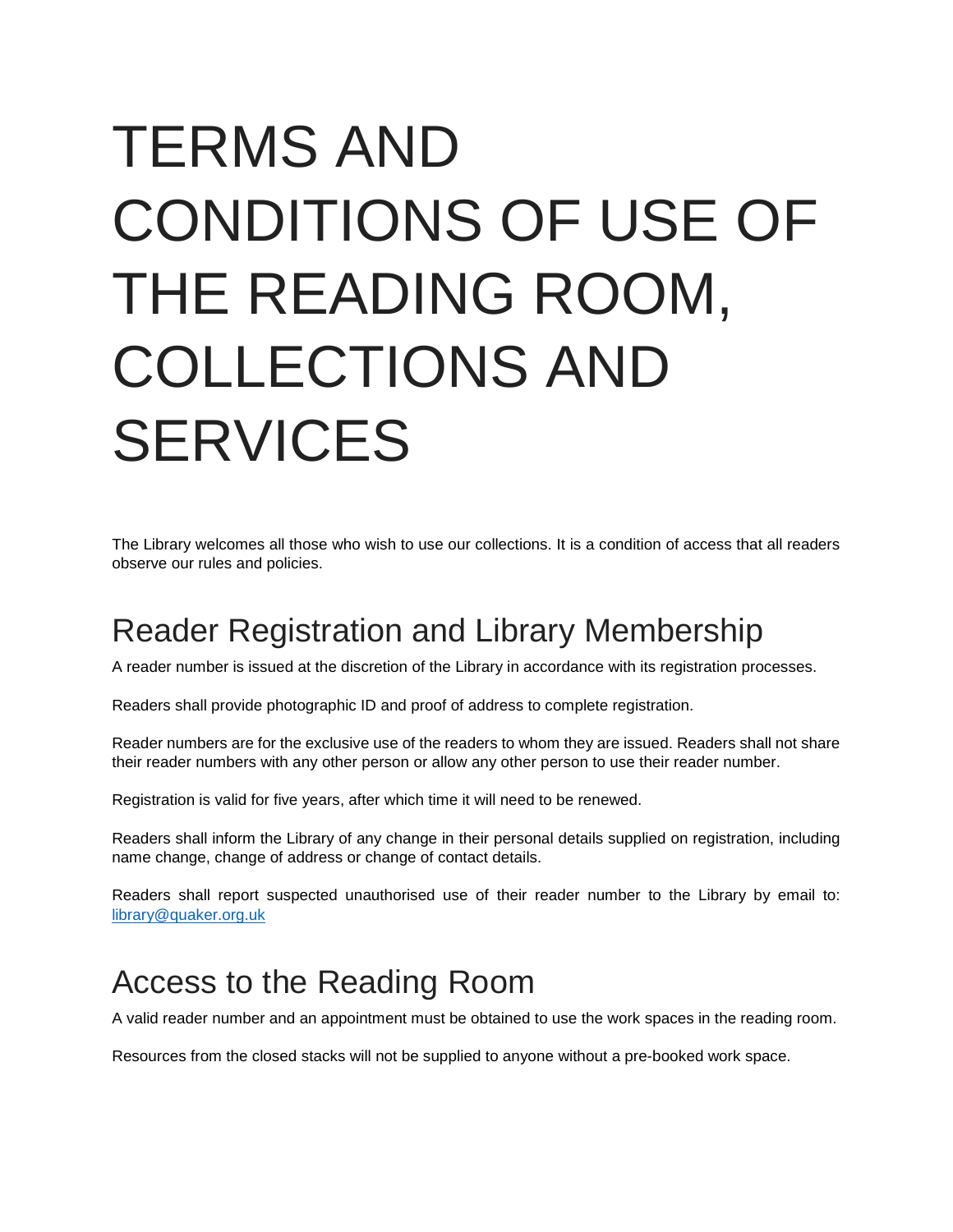Readers shall return a completed registration form and order their materials at least 24 hours before their appointment. Failure to do so will result in their appointment being cancelled.

Selected open resources may be used without an appointment or reader number in the soft seats provided.

Any person who requires special assistance to use our services may speak to a member of Library staff who will give reasonable assistance and guidance to facilitate use of our collections.

Readers may bring their assistance dog into the reading room.

Readers shall give 24 hours' notice if they need to cancel their appointment.

Readers shall not take any items that might damage the collections into the reading room. These include pens, correction fluid, adhesives, sharp objects, food and drink. These may be stored in the lockers provided.

Readers using the work spaces may bring one clear plastic bag, such as those used at the British Library, into the reading room. Any other bags, bulky objects and coats brought shall be put in lockers.

Library staff may inspect possessions taken into the reading room and readers shall provide all reasonable assistance to facilitate such inspection.

Readers shall follow all emergency procedures as instructed by Friends House staff or the emergency services.

## Consideration of Others

Whilst in Friends House readers shall treat staff and other people with respect and courtesy.

Whilst in the Library reading room, readers shall:

- Talk quietly and only when necessary
- Use personal headphones only at a level that does not leak sound
- Not take or make phone calls
- Switch all personal devices to silent mode

## Use of Collections

Pre-booked resources shall be issued one at a time, in the case of archive material this will be one folder or volume at a time.

All closed stack resources are issued at the discretion of the staff member on duty. Readers can find our access policy on our website.

Any Library resource that is too fragile to handle will not be produced. If a surrogate is available this will be offered instead.

Readers shall not remove any Library resources from the reading room unless expressly permitted.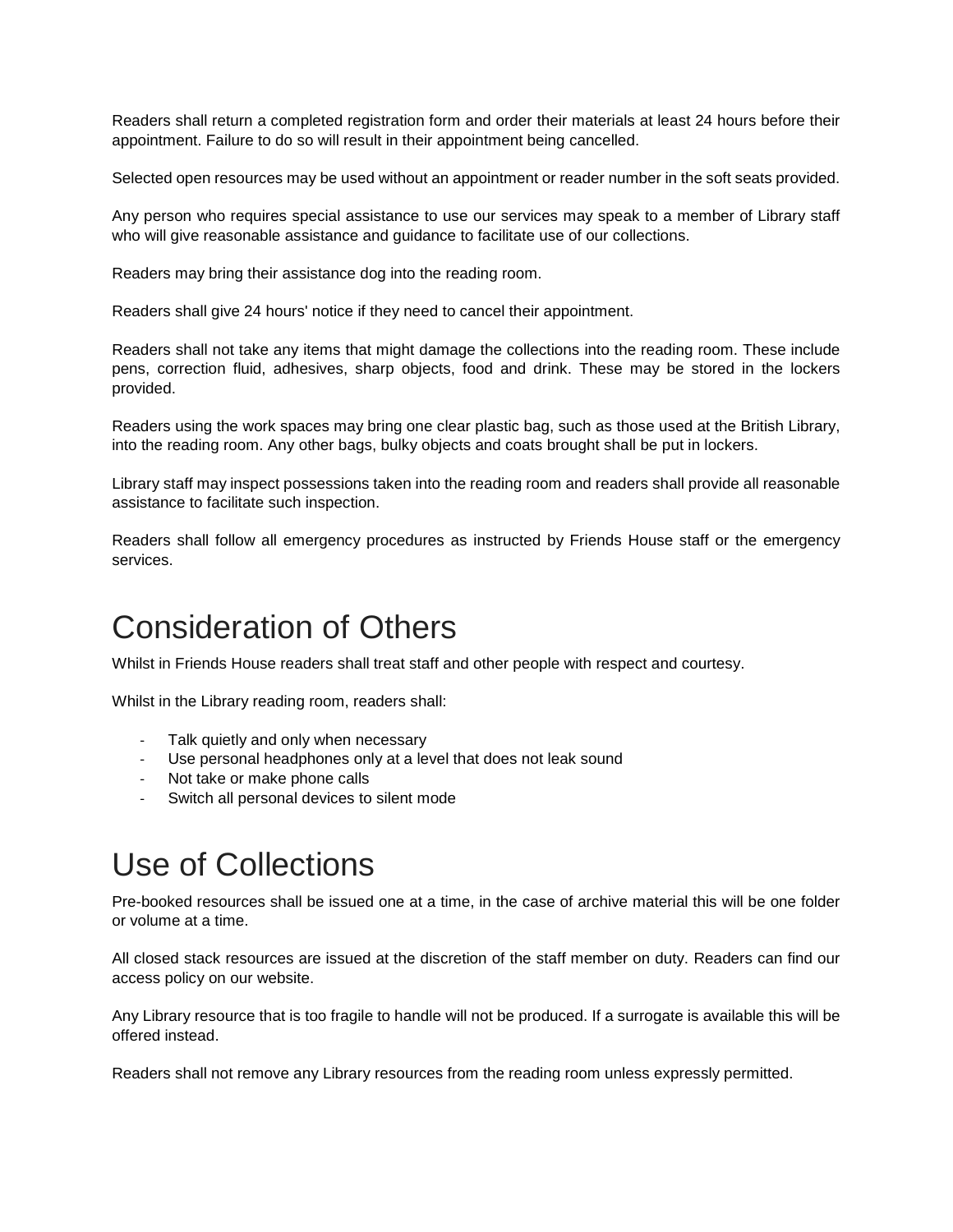Readers are responsible for resources being used by or issued personally to them.

Readers shall not share resources issued to them with any other person.

Issued resources must not be left unattended; each time readers leave the reading room and at the end of each day all items shall be returned to the Library desk unless otherwise instructed by a member of Library staff.

## Care of Collections

Readers shall at all times take utmost care of Library resources.

Readers shall familiarise themselves with the Library's handling guidelines and comply with the advice given therein.

Readers shall comply with any directions and requirements given by the Library staff concerning the use and care of specific resources.

Readers shall use only pencils or personal electronic devices to take notes in the reading room.

Readers shall not write in or otherwise make any mark on Library resources.

## Copying the Collections

Readers shall be responsible for complying with copyright and data protection legislation that relates to the resources they are using.

Readers shall not make rubbings or tracings of Library resources.

Readers shall not take any images of Library materials without first consulting with the staff member on duty.

Readers taking photographs shall complete a photography declaration form, listing the material photographed, pay the photography fee and follow the guidance provided.

Flash photography, lights, hand scanners and tripods are not permitted.

All photocopying is done by staff and is at their discretion. Details of copying services and conditions and a copy request form can be found on our website.

#### Computers and technical equipment

Laptops, tablets, phones and similar devices are brought into the Library at the owner's risk.

The Library PCs shall be used for accessing the Library catalogue and linked materials only.

Readers shall not connect any personal portable storage device or software to the Library computers.